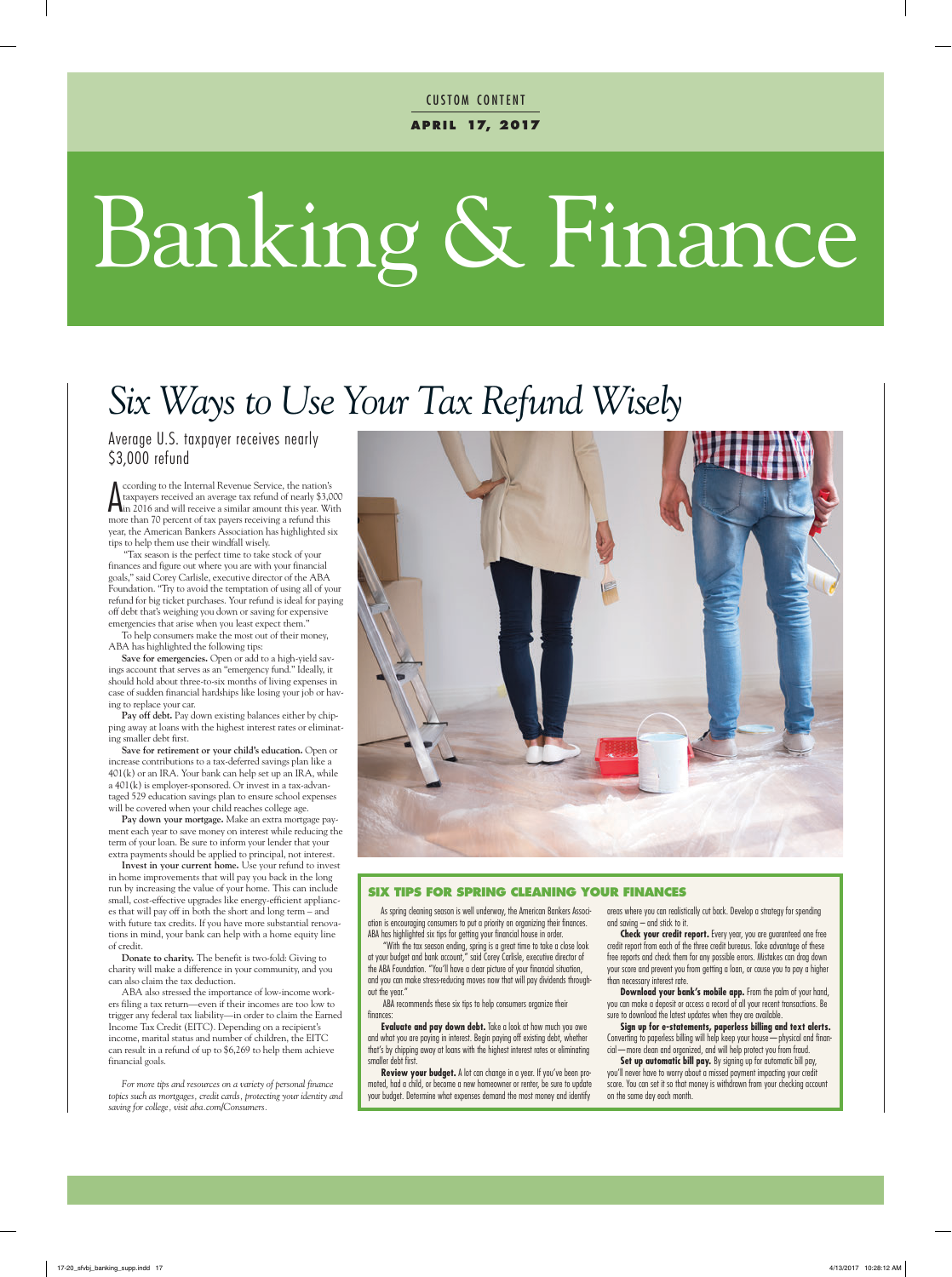#### BANKING & FINANCE

### *Bank Economists See Tighter Labor Market Driving Wages Higher*

The U.S. economy will grow steadily throu<br>next year, creating more jobs and higher<br>wages, according to the Economic Adviso<br>Committee of the American Bankers Associhe U.S. economy will grow steadily through next year, creating more jobs and higher wages, according to the Economic Advisory ation. The group forecasts inflation-adjusted GDP growth of 2.1 percent this year and 2.3 percent in 2018, up from 2.0 percent last year. Moreover, the economists believe that growth could be even stronger depending upon the magnitude and timing of any fiscal stimulus.

The committee, which includes 17 chief economists from among the largest North American banks, sees the unemployment rate holding near its current level of 4.6 percent through this year and dipping lower, to 4.5 percent, in 2018.

"The economy has been growing for seven years and should continue to grow moderately over the next two years," said Christopher Probyn, chairman of the group and managing director and chief economist of State Street Global Advisors.

The group expects the economy to add 1.9 million jobs this year, the same as last year. Into 2018, the group sees the economy adding another 1.8 million jobs, with competition for workers fostering wage pressures. The economists expect hourly wages to rise by 2.7 percent in 2017, the fastest pace in eight years.

The committee expects consumer spending, housing and business investment will support economic progress. However, relatively weak global demand and a strong dollar are expected to temper economic growth.

According to the group, housing starts will pick up from 1.2 million this year to 1.3 million next year despite higher mortgage rates. Even with those higher rates, rising home values and a strong labor market are expected to push residential investment up 4.0 percent this year and 3.2 percent next year.

"All of the major sectors – from housing to business investment to consumer spending – are working together to support the growth of

jobs and the economy," Probyn said. "Consumers feel more confident because the labor market is improving, wages are rising, home values are appreciating and investment returns are increasing. It makes them more comfortable buying cars, going on vacations and making other big-ticket purchases."

However, there is an unusual degree of uncertainty to the committee's outlook given the lack of specificity about the evolution of fiscal and trade policy.

"Cuts in personal and business taxes, along with more spending on infrastructure under the new administration, may push economic growth higher over the next two years, but given that the economy is at or close to full employment, also raise inflation and longer-term bond yields," Probyn said. "These forces could be stronger if the fiscal stimulus comes early or is more substantial than expected."

The group expects the Federal Reserve to

raise its federal funds target range two times over the course of this year, from 0.50-0.75 percent to 1.00-1.25 percent by year-end, and three more times next year, to 1.75-2.00 percent. However, the Fed could go faster under certain conditions.

"The combination of fiscal stimulus, faster growth and accelerating inflation could lead the Fed to move more aggressively than anticipated," said Probyn.

The committee foresees rising labor costs and oil prices driving consumer price inflation up from 1.5 percent last year to 2.2 percent this year.

The outlook for Fed tightening and rising inflation will push interest rates gradually higher through 2018, according to the committee. Two-year Treasury yields are seen going from 1.2 percent at present to 2.1 percent at the end of 2018, with ten-year Treasuries rising from 2.5 percent to 3.1 percent and mortgage rates from 4.2 percent to 4.9 percent.

The committee sees sustained strength in the quality and availability of bank loans. Delinquency and charge-off rates will remain near historical lows. Consumer bank and business credit are both expected to grow 7.2 percent this year and 6.0 percent next year.

"Banks are in an excellent position to support continued expansion," Probyn said.

### *Seven Tips to Help Seniors Live at Home Longer*

A ccording to the U.S. Census Bureau, approx<br>
imately 80 percent of individuals age 65 or<br>
older own their home. A Georgetown Uniccording to the U.S. Census Bureau, approximately 80 percent of individuals age 65 or versity survey found that a vast majority of these older Americans wish to remain in their homes as they age. In recognition of American Housing Month, the American Bankers Association Foundation is providing older homeowners with seven tips to help them prepare to "age in place."

"Older Americans make up the largest share of homeowners in the country," said Corey Carlisle, executive director of the ABA Foundation. "In order for them to stay in their homes as they age, families and caregivers must plan ahead to ensure the elderly have all the resources they need to be safe, independent and financially secure."

The ABA Foundation suggests these tips to help seniors "age in place:"

**Take a hard look at your finances.** Arrange a meeting with a trusted family member or friend and a banker. It's critical to understand your financial resources, how long they'll last and what housing options are the most cost effective for you. Be sure to consider all costs associated with aging in place, including:

• Home modifications

• Transportation to medical appointments, shopping and other errands

• In home caregiver for house upkeep and medical purposes

**Carefully consider a reverse mortgage.** Though not for everyone, a reverse mortgage loan can provide monthly cash payments based on your home's equity.

• Shop around. Be sure to check with multiple lenders. You can use sites like www.reversemortage.org, sponsored by the National Reverse Mortgage Lenders Association, to find lenders in your area.

• Make sure to read all loan documents carefully. There are a number of actions that could cause the loan to become due. It is imperative the borrower continues to live in the home, pay property taxes and homeowners insurance, and keep the home in good repair.

• The U.S. Department of Housing and Urban Development requires counseling for any



borrower taking out a reverse mortgage. Find an approved reserve mortgage counseling agency by visiting www.hud.gov.

• For more information on reverse mortgages, visit aba.com/consumers.

**Assess your home and determine what modifications are necessary.** While staying in your home is preferable for many, there are often design changes that must be made to ensure it's also safe and comfortable.

• Make sure there is at least one step-free entrance to your home.

• Update lighting inside and outside of the house so that all walkways and stairs are well lit. Clear pathways throughout house and firmly secure all carpets to the floor to prevent tripping.

• If a bedroom and bathroom does not or cannot exist on the first floor, consider installing an elevator or chairlift. At a minimum, make sure you have handrails on both sides of your stairs.

• Install grab bars in the bathtub, shower, or near the toilet.

• For more information about suggested home modifications as you age, visit www.cdc.gov/ homeandrecreationalsafety.

**Make security a priority.** Older Americans are often targets for scams and other criminal behavior. Be cautious about who you allow in your home and disclose sensitive information to.

• Install up to date and easy to use locks. Make sure your front door has a peep hole or a security monitor so you can see who is outside. • Consult someone you trust when hiring a

contractor, financial advisor, etc.

**Look into community resources.** If mobility is limited, look in to services offered in your area. Many communities have established non-profit programs that offer transportation and food delivery to assist older Americans at a reasonable cost.

**Be prepared for possible emergencies.** • Keep a list of all emergency contacts on your refrigerator or by a phone.

• Falls are leading causes of injuries for the elderly. Talk to your healthcare provider and find a balance and exercise program that's right for you.

• Have your address number visible from the street so emergency responders can easily identify your home.

**Reevaluate every six months to make sure all needs are being met.** As you age, your needs inevitably change. Take time twice a year, or as needed, to sit down with your trusted family or friend and make sure your current living situation is still the right one.

For more information on American Housing Month, visit aba.com/housing.

*Information for this article was provided by the American Bankers Association.*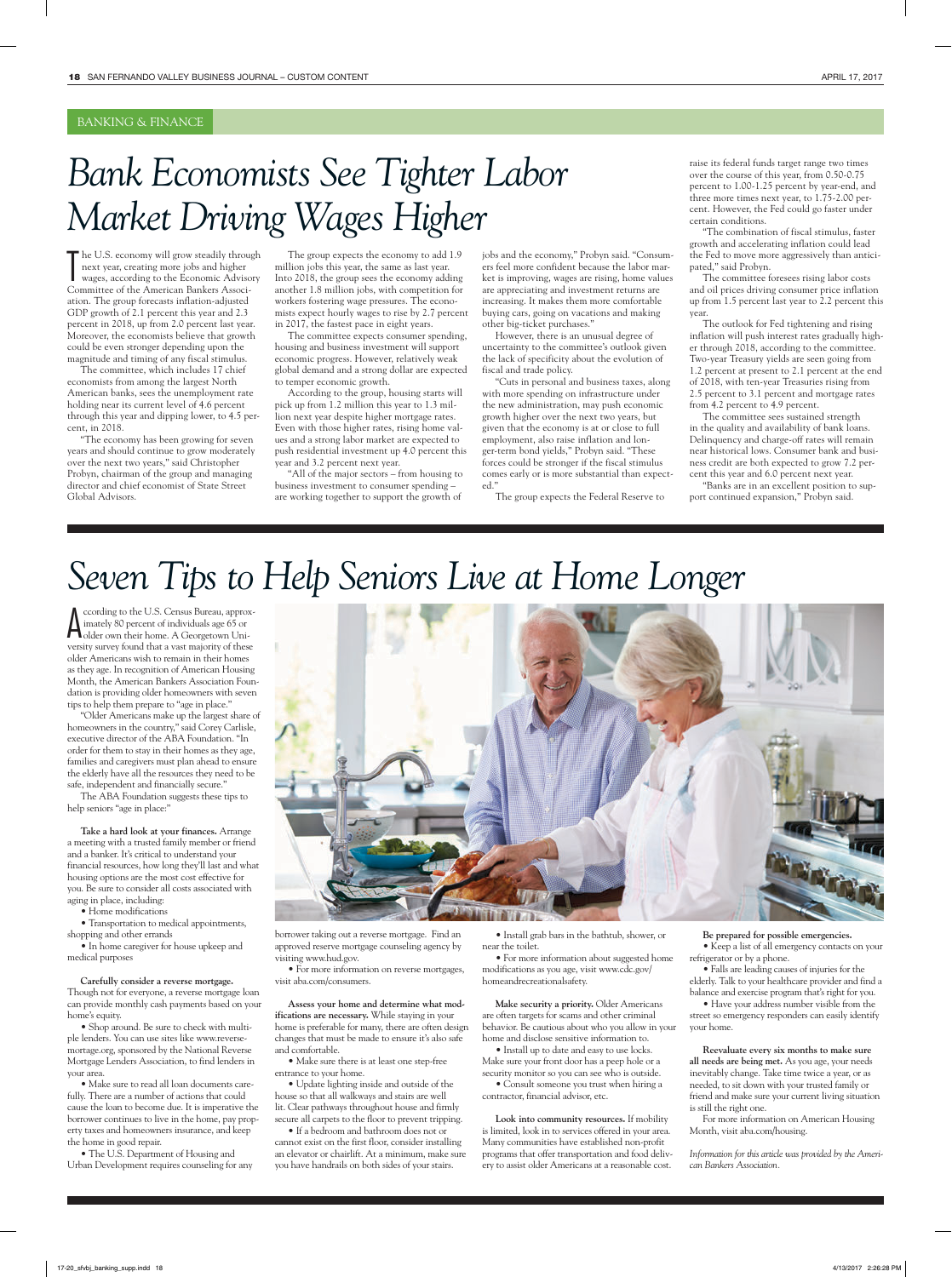#### BANKING & FINANCE

### *Eight Tips to Protect Your Identity*

F very year, millions of consumers become<br>victims of identity theft. According to the<br>Bureau of Justice Statistics, an estimated 17.6<br>million U.S. residents upperliened the minus very year, millions of consumers become victims of identity theft. According to the million U.S. residents experienced the misuse of their personal information in 2014, up from 16.6 million victims in 2012. In recognition of National Cybersecurity Awareness Month, the American Bankers Association is offering eight tips to help consumers protect their personal information from identity thieves.

"Fraudsters can use your personal information to conduct a variety of illegitimate transactions, such as opening bogus accounts, filing tax returns and getting access to medical care," said Doug Johnson, ABA's senior vice president of payments and cybersecurity policy. "As a result, consumers are urged to safeguard their personal information before it gets into the wrong hands."

ABA offers the following tips to help consumers protect themselves from becoming a victim of identity theft:

#### **DON'T SHARE YOUR SECRETS**

Don't provide your Social Security number or account information to anyone who contacts you online or over the phone. Protect your PINs and passwords and do not share them with anyone. Use a combination of letters and numbers for your passwords and change them periodically. Do not reveal sensitive or personal information on social networking sites.

#### **SHRED SENSITIVE PAPERS**

Shred receipts, bank statements and unused credit card offers before throwing them away.

#### **KEEP AN EYE OUT FOR MISSING MAIL**

Fraudsters look for monthly bank or credit card statements or other mail containing your financial information. Consider enrolling in online banking to reduce the likelihood of paper statements being stolen. Also, don't mail bills from your own mailbox with the flag up.

#### **USE ONLINE BANKING TO PROTECT YOURSELF**

Monitor your financial accounts regularly for fraudulent transactions. Sign up for text or email alerts from your bank for certain types of transactions, such as online purchases or transactions of more than \$500.

#### **MONITOR YOUR CREDIT REPORT**

Order a free copy of your credit report every four months from one of the three credit reporting agencies at annualcreditreport.com.

#### **PROTECT YOUR COMPUTER**

Make sure the virus protection software on

#### **HOW TO KEEP YOUR MONEY FROM SLIPPING AWAY**

As with virtually all financial matters, the easiest way to be successful with a cash management program is to develop a systematic and disciplined approach.

By spending a few minutes each week to maintain your cash management program, you not only have the opportunity to enhance your current financial position, but you can save yourself some money in tax preparation, time, and fees.

Any good cash management system revolves around the four As — Accounting, Analysis, Allocation, and Adjustment. Accounting quite simply involves gathering all your

relevant financial information together and keeping it close at hand for future reference. Gathering all your financial information — such as mortgage payments, credit card statements, and auto loans — and listing it systematically will give you a clear picture of your overall situation.

Analysis boils down to reviewing the situation once you have accounted for all your income and expenses. You will almost invariably find yourself with either a shortfall or a surplus. One of the key elements in analyzing your financial situation is to look for ways to reduce your expenses. This can help to free up cash that can either be invested for the long term or used to pay off fixed debt.

For example, if you were to reduce restaurant expenses or spending on non-essential personal items by \$100 per month, you could use this extra money to prepay the principal on your mortgage. On a \$130,000 30-year mortgage, this extra \$100 per month could enable you to pay it off 10 years early and save you thousands of dollars in interest payments.

Allocation involves determining your financial commitments and priorities and distributing your income accordingly. One of the most important factors in allocation is to distinguish between your real needs and your wants. For example, you may want a new home entertainment center, but your real need may be to reduce outstanding credit card debt.

Adjustment involves reviewing your income and expenses periodically and making the changes that your situation demands. For example, as a new parent, you might be wise to shift some assets in order to start a college education fund for your child.

Using the four As is an excellent way to help you monitor your financial situation to ensure that you are on the right track to meet your long-term goals.

*This material was written and prepared by Emerald.*



### **bank statements and unused credit card offers before throwing them away.**

**Shred receipts,** 

your computer is active and up to date. When conducting business online, make sure your browser's padlock or key icon is active. Also look for an "s" after the "http" to be sure the website is secure.

#### **PROTECT YOUR MOBILE DEVICE**

Use the passcode lock on your smartphone and other devices. This will make it more difficult for thieves to access your information if your device is lost or stolen. Before you donate, sell or trade your mobile device, be sure to wipe it using specialized software or using the manufacturer's recommended technique. Some software allows you to wipe your device remotely if it is lost or stolen. Use caution when downloading apps, as they may contain malware and avoid opening links and attachments – especially for senders you don't know.

#### **REPORT ANY SUSPECTED FRAUD TO YOUR BANK IMMEDIATELY.**

The American Bankers Association is the voice of the nation's \$16 trillion banking industry, which is composed of small, regional and large banks that together employ more than 2 million people, safeguard \$12 trillion in deposits and extend more than \$8 trillion in loans.

### *Seven Ways to Protect Your Data Online*

n recognition of National Data Privacy Day<br>
(earlier this year on January 28th), the Ameri-<br>
can Bankers Association highlighted eight tips<br>
to be a period and a second protect their direction n recognition of National Data Privacy Day (earlier this year on January 28th), the Amerito help online users protect their data and guard against online threats.

"Cyber thieves are using social media profiles to gather personal information and use it to commit fraud," said Doug Johnson, ABA's senior vice president of payments and cybersecurity policy. "It's extremely important that consumers limit the amount of information they share online and stay away from using easily retrieved information such as birthdates, pet's names or school mascots — as answers to security questions."

ABA is offering the following tips to help

consumers safeguard their information online: **Keep your computers and mobile devices up** 

**to date.** Having the latest security software, web browser, and operating system are the best defenses against viruses, malware, and other online

threats. Turn on automatic updates so you receive the newest fixes as they become available. **Set strong passwords.** A strong password is

at least eight characters in length and includes a mix of upper and lowercase letters, numbers, and special characters.

**Watch out for phishing scams.** Phishing scams use fraudulent emails and websites to trick users into disclosing private account or login information. Do not click on links or open any

attachments or pop-up screens from sources you are not familiar with. Forward phishing emails to the Federal Trade Commission (FTC) at spam@ uce.gov – and to the company, bank, or organization impersonated in the email.

**Keep personal information personal.** Hackers can use social media profiles to figure out your passwords and answer those security questions in the password reset tools. Lock down your privacy settings and avoid posting things like birthdays, addresses, mother's maiden name, etc. Be wary of requests to connect from people you do not know.

**Secure your internet connection.** Always protect your home wireless network with a password. When connecting to public Wi-Fi networks, be

cautious about what information you are sending over it.

**Shop safely.** Before shopping online, make sure the website uses secure technology. When you are at the checkout screen, verify that the web address begins with https. Also, check to see if a tiny locked padlock symbol appears on the page.

**Read the site's privacy policies.** Though long and complex, privacy policies tell you how the site protects the personal information it collects. If you don't see or understand a site's privacy policy, consider doing business elsewhere.

Data Privacy Day commemorates the 1981 signing of the first legally binding international treaty dealing with privacy and data protection. It is led by the National Cyber Security Alliance, a non-profit, public private partnership focused on cyber security education for all online citizens.